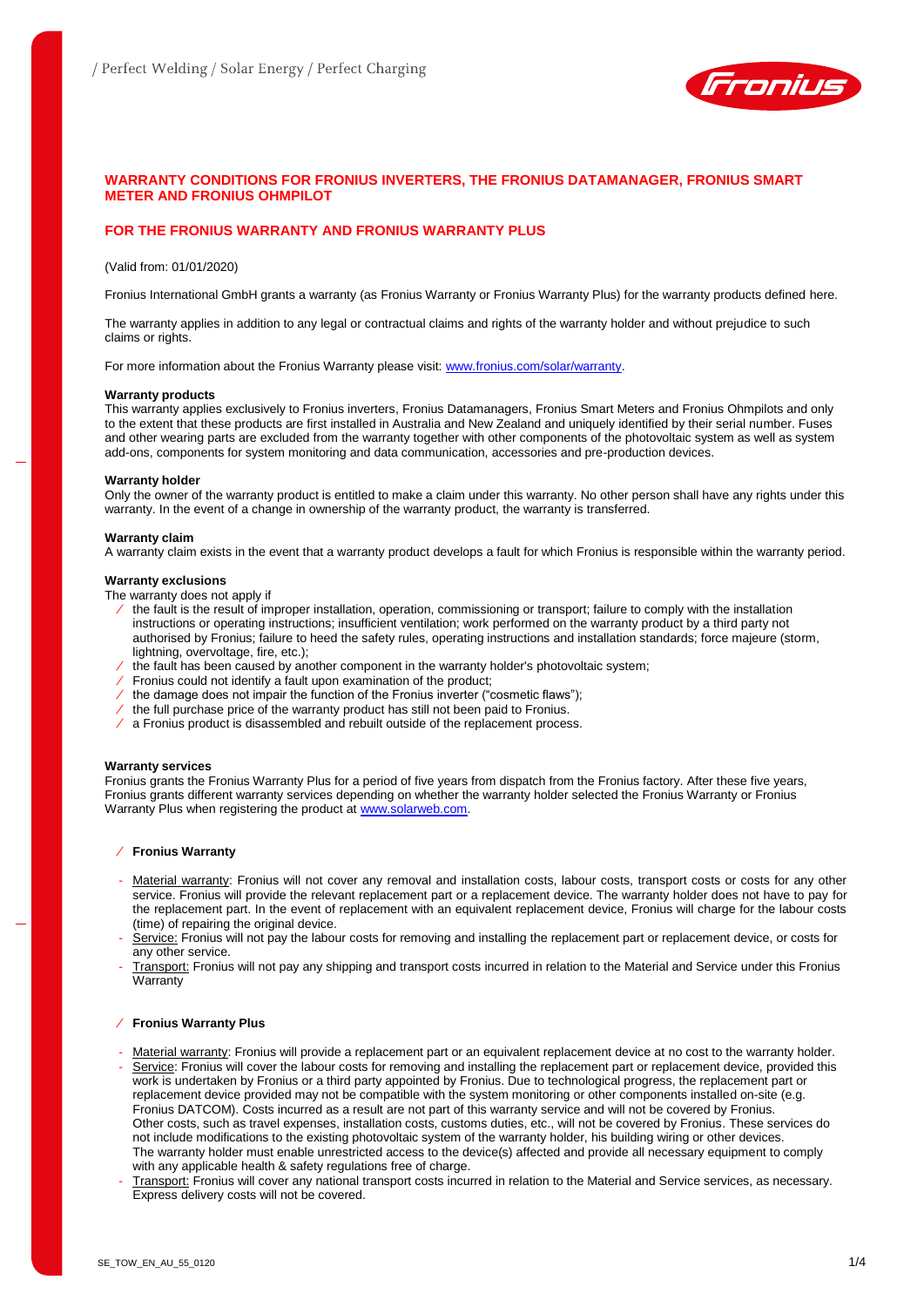

## **Warranty period**

The warranty period begins when the warranty product is dispatched by Fronius. The precise expiration date of the warranty can be checked by entering the serial number a[t www.solarweb.com.](http://www.solarweb.com/) If the device is registered on [www.solarweb.com](http://www.solarweb.com/) within 30 months of dispatch from the Fronius factory, the warranty period begins from the installation date entered during the product registration process. This applies to all devices dispatched from 1 October 2018.

Depending on the warranty product, the warranty periods for the Fronius Warranty and Fronius Warranty Plus are different.

Free warranty extensions can be claimed by the warranty holder within 30 months of the warranty product being dispatched by Fronius. The warranty extension is claimed by registering the warranty product together with its serial number at [www.solarweb.com](http://www.solarweb.com/) and selecting the desired warranty model. The warranty extension applies exclusively to the warranty product unambiguously identified by its serial number.

Where parts or devices are replaced, the remaining warranty period is transferred to the replacement part or replacement device. This will be registered by Fronius automatically and the warranty holder will not receive a new certificate.

#### **Overview of warranty product, warranty service and warranty period:**

|                                                                                                                                    | <b>String inverters</b><br>(wall-mounted)                                  | Datamanager                                                                                                              | <b>Fronius Smart Meter</b>              | <b>Fronius Ohmpilot</b>           |
|------------------------------------------------------------------------------------------------------------------------------------|----------------------------------------------------------------------------|--------------------------------------------------------------------------------------------------------------------------|-----------------------------------------|-----------------------------------|
| Warranty services from dispatch from<br>Fronius factory                                                                            | <b>Fronius Warranty Plus</b>                                               | <b>Fronius Warranty Plus</b>                                                                                             | <b>Fronius Warranty Plus</b>            | Fronius Warranty Plus             |
| Warranty services from dispatch<br>from Fronius factory                                                                            | 5 years                                                                    | 5 years                                                                                                                  | 2 years                                 | 2 years                           |
| Free warranty extension available if<br>registered at www.solarweb.com<br>within 30 months of dispatch from the<br>Fronius factory | Fronius Warranty:<br>to 10 years                                           | Is automatically covered<br>by the warranty period of<br>the inverter in which the<br>Datamanager has been<br>installed. | Free warranty extension<br>not possible | No warranty extension<br>possible |
| Warranty extension can be purchased<br>from your installer within 30 months of<br>dispatch from the Fronius factory                | Fronius Warranty or<br><b>Fronius Warranty Plus</b><br>to 10, 15, 20 years | Is automatically covered<br>by the warranty period of<br>the inverter in which the<br>Datamanager has been<br>installed. | No warranty extension<br>possible       | No warranty extension<br>possible |

**Making a claim under the warranty, return of parts and devices – to be observed without exception:** In the event of a warranty claim, the warranty holder must first notify his installer, who in turn will contact Fronius.

The procedure to follow in the event of a warranty claim must be agreed with Fronius, as this is the only way to ensure that the warranty services can be provided. Warranty claims must be accompanied with the purchase invoice, the serial number of the warranty product, the commissioning report (handover date, commissioning date, report from the power supply company) and, where necessary, proof of payment of the warranty extension fee.

The warranty holder must return parts or devices in the original packaging or equivalent. If the faulty part or device is not received by Fronius within 60 days, the warranty holder will be charged for the part/device at the current price for a new part/device. Faulty parts and devices returned to Fronius become the property of Fronius upon receipt; until they are received, Fronius retains ownership of the corresponding replacement parts and devices.

It is the responsibility of the warranty holder to substantiate the warranty claim and show that the conditions are met.

A claim for compensation cannot be made for energy that has not been fed into the grid or energy that has not been used for selfconsumption, etc.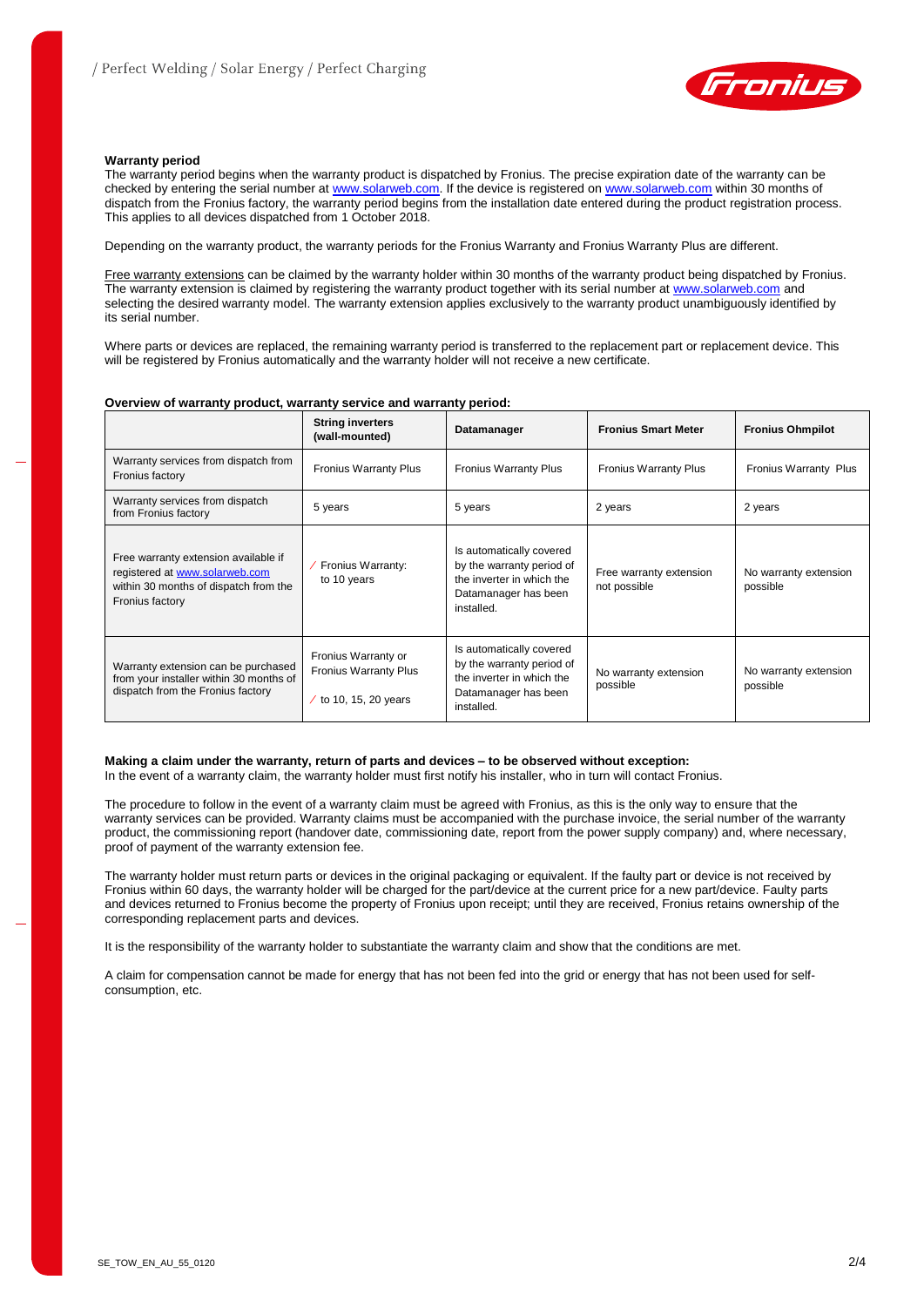

# **WARRANTY CONDITIONS OF THE FRONIUS SOLAR BATTERY**

The purchaser (end consumer) of the Fronius Solar Battery receives a two-year Fronius Warranty Plus covering the entire Fronius Solar Battery from the date of dispatch from the Fronius factory. This can be extended by registering online a[t www.solarweb.com](http://www.solarweb.com/) within 30 months of dispatch from the Fronius factory plus ensuring that an internet connection is established at least once a month between Fronius Solar.web and the Fronius Solar Battery. In this case the warranty holder receives a five-year Fronius Warranty Plus covering the Fronius Solar Battery plus a fifteen-year capacity guarantee covering the Murata "IJ1001M" battery module used, which includes repair or replacement in the scenarios listed below (see table).

### **Overview of warranty product, warranty service and warranty period:**

|                                                                                                                                    | <b>Fronius Solar Battery</b>                                                                                                                                                                                                                                                      |
|------------------------------------------------------------------------------------------------------------------------------------|-----------------------------------------------------------------------------------------------------------------------------------------------------------------------------------------------------------------------------------------------------------------------------------|
| Warranty services from dispatch from<br>Fronius factory                                                                            | <b>Fronius Warranty Plus</b>                                                                                                                                                                                                                                                      |
| Warranty services from dispatch<br>from Fronius factory                                                                            | 2 years                                                                                                                                                                                                                                                                           |
| Free warranty extension available if<br>registered at www.solarweb.com<br>within 30 months<br>of dispatch from the Fronius factory | / Fronius Warranty Plus: to 5 years for the Fronius Solar Battery<br>plus with monthly internet connection between Fronius Solar web and the<br>Fronius Solar Battery, Fronius capacity quarantee: to 15 years for Murata<br>battery module *)<br>Fronius Warranty:<br>to 7 years |
| Warranty extension can be purchased<br>from your installer within 30 months of<br>dispatch from the Fronius factory **)            | Fronius Warranty or<br><b>Fronius Warranty Plus</b><br>$/$ to 10 years                                                                                                                                                                                                            |

\*\*) Subject matter of the warranty in the event of a warranty extension for the Fronius Solar Battery is exclusively the Murata battery module. If a Murata battery module is retrofitted, the existing warranty covering the existing battery modules is transferred. A warranty extension does not cover the other system components of the Fronius Solar Battery.

In the event of a warranty claim, the value of the affected Fronius Solar Battery will be replaced in compliance with the conditions listed below. The current value of the Products affected by this warranty is generally replaced through the delivery of one or more replacement Products or through repair of the Products. The warranty starts with the delivery of the warranty product by Fronius and ends after 2 or 15 years ("Warranty Period"). The purchaser must keep the sales receipt for the Fronius Solar Battery or any individual Fronius battery modules purchased during the entire warranty period. The sales receipt(s) must be presented to Fronius upon request. The unexpired portion of the Warranty Period will apply to the replaced or repaired Products. Replacement or Repair of Products under the terms of the warranty does not provide the right to a renewal of the Warranty Period.

\*) A claim under the warranty exists in the event that the current recoverable capacity of an individual battery module (IJ1001M) falls to 68% of the rated capacity on the data sheet within 15 years after purchase, or below 80% of the rated capacity on the data sheet within 10 years after purchase, as a result of degradation. The purchaser must report any imperfections or irregularities to a Fronius installer in writing within 14 days. The Fronius Repair Center will assess the current recoverable capacity of the individual battery modules. If the current recoverable capacity of a battery module is less than 80% or 68% of the capacity stated on the data sheet, the Fronius Repair Center will repair or replace the battery module(s) affected. The recoverable capacity of a battery module is the energy that can be drawn from the battery module, as measured at the connections of the battery module, under the conditions stipulated by the manufacturer. The battery components provided by way of replacement will have a current recoverable capacity of more than 80% or 68% of the capacity stated on the data sheet. Replaced battery modules and components become the property of Fronius.

Costs incurred for the assessment of the warranty claim (service use, capacity testing) are covered by this warranty only in the event of a confirmed warranty claim. Costs incurred for the implementation of the warranty claim (removal and installation costs, transport costs, etc.) are not covered by this warranty.

The purchaser of the Product cannot claim under this warranty if

- ⁄ the Products have not been installed inside (inside a building) and an ambient temperature of 5 to 35 °C has not been maintained; (unless the extended ambient temperature guideline up to 45° applies: SE\_CER Extended temperatur\_range\_Australia\_Fronius\_Solar\_Battery\_EN.pdf)
- ⁄ an extended ambient temperature of 5 to 45 ° is possible, if the customer accepts and considers the restrictions shown in SE\_CER\_Extended\_temperatur\_range\_Fronius\_Solar\_Battery\_EN.pdf)
- ⁄ the Products are exposed to direct sunlight, heat from heat-generating equipment or draught air such as in a garage;
- ⁄ the Products are moved from their original installation location;
- ⁄ the Products are not stored, installed, commissioned, charged, operated and maintained in accordance with the technical instructions as per the operating instructions;
- ⁄ the Murata battery module was not kept within a specific temperature range (see table). The battery manufacturer can check the temperature of the Fronius Battery Module and is able to determine whether the required temperature has been maintained throughout the entire service life.